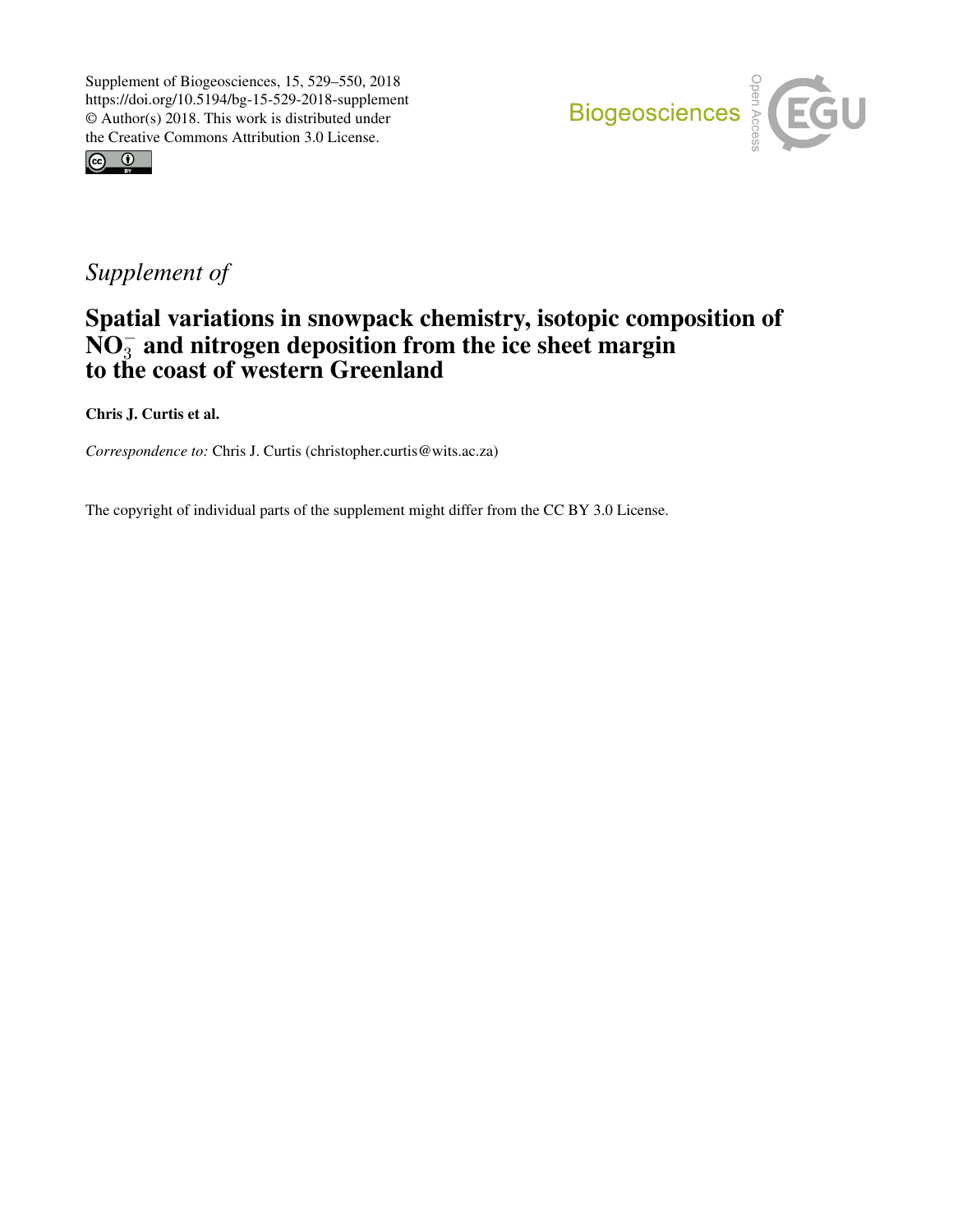

Type  $\Rightarrow$  Lake Ice  $\Rightarrow$  Terrestrial

**Figure S.I. 1: Comparison of stable isotopes of nitrate in terrestrial and lake ice snowpack by region**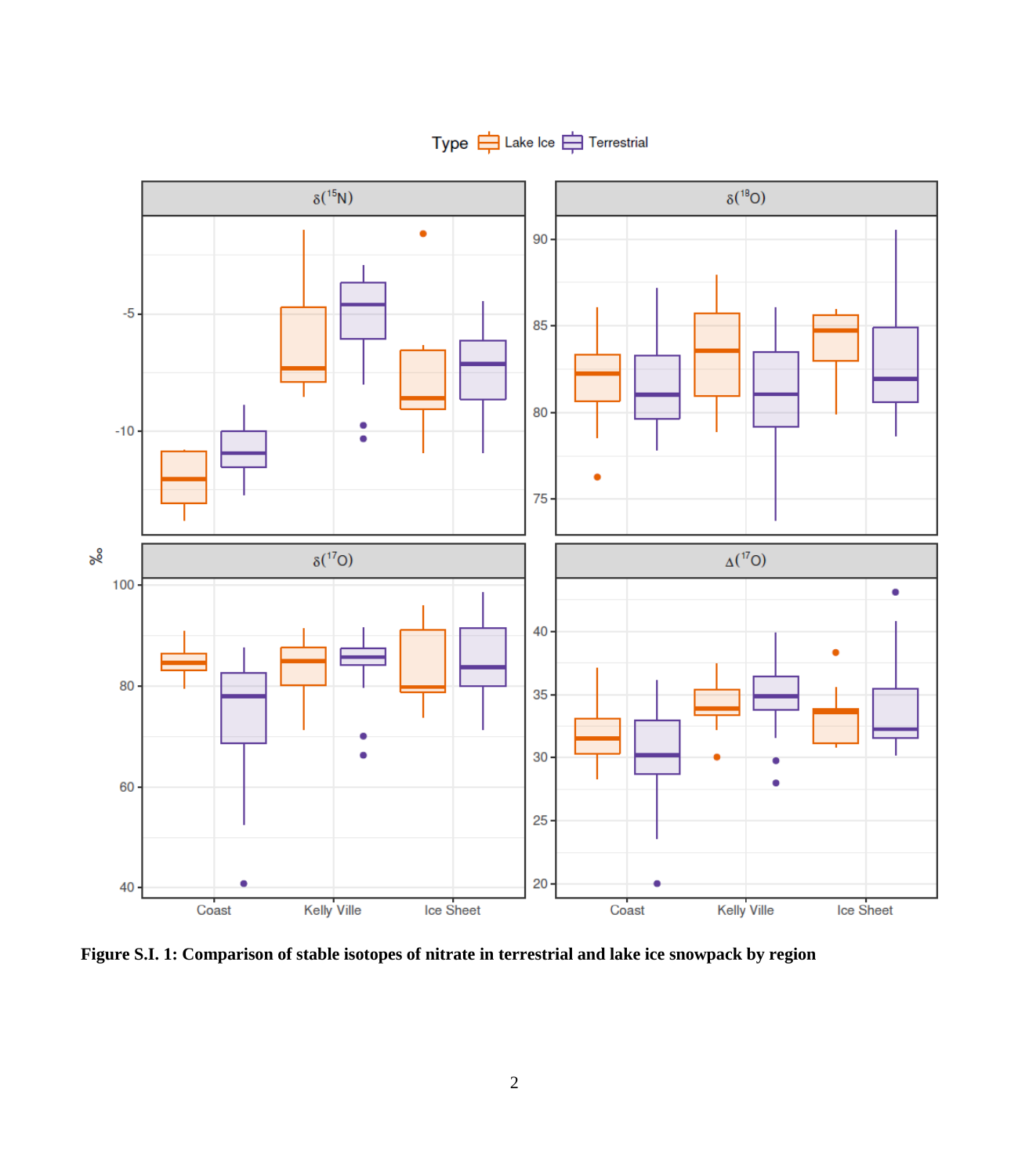

**Figure S.I. 2:** *δ***( <sup>15</sup>N) of snowpack for individual catchments sampled within each region**